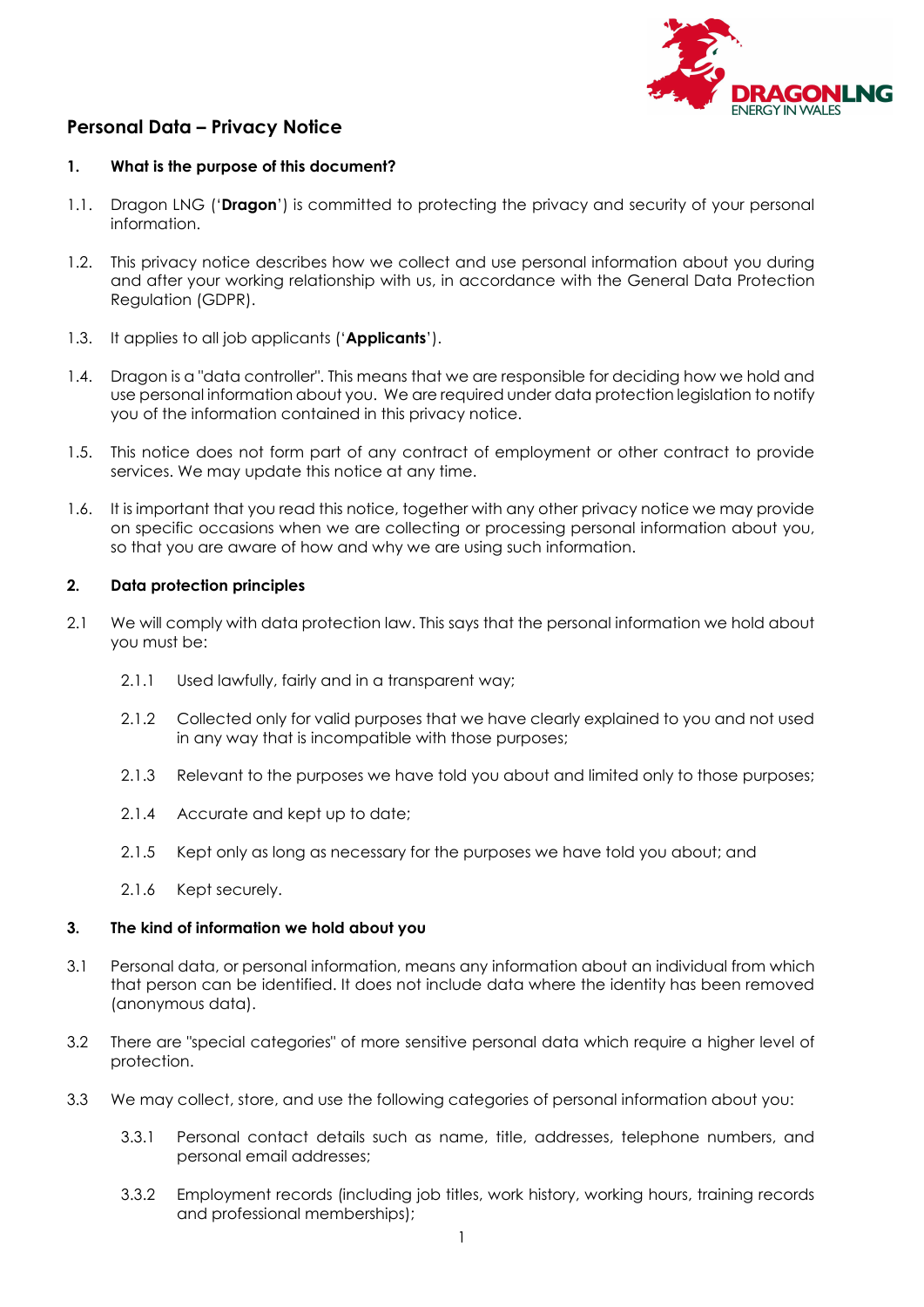

- 3.3.3 Other personal information included in a CV or cover letter or as part of the application process (e.g. date of birth, gender, marital status, dependants, National Insurance number);
- 3.3.4 Recruitment information (including copies of right to work documentation, references, criminal convictions and offences etc.);
- 3.3.5 Information about your race or ethnicity, religious beliefs, sexual orientation and political opinions;
- 3.3.6 Information about your health, including any medical condition, health and sickness records;
- 3.3.7 Photographs.

#### 4. How is your personal information collected?

4.1 We typically collect personal information about Applicants through the application and recruitment process, either directly from candidates or sometimes from an employment agency. We may sometimes collect additional information from third parties including former employers, credit reference agencies or other background check agencies but you will be aware of this if we are doing so.

#### 5. How we will use information about you

- 5.1 We will only use your personal information when the law allows us to. Most commonly, we will use your personal information in the following circumstances:
	- 5.1.1 Where we need to comply with a legal obligation;
	- 5.1.2 Where it is necessary for our legitimate interests (or those of a third party) and your interests and fundamental rights do not override those interests;
	- 5.1.3 We may also use your personal information where we need to protect your interests (or someone else's interests which is likely to be rare).

#### Situations in which we will use your personal information

- 5.2 Some of the situations in which we will process your personal information are listed below:
	- 5.2.1 To enable Dragon to carry out the relevant due diligence;
	- 5.2.2 Making a decision about your recruitment or appointment;
	- 5.2.3 Checking that you are legally entitled to work in the UK;
	- 5.2.4 Ascertaining your fitness to work;
	- 5.2.5 Equal opportunities monitoring.
- 5.3 Some of the above grounds for processing will overlap and there may be several grounds which justify our use of your personal information.

#### If you fail to provide personal information

5.4 If you fail to provide certain information when requested, we may be prevented from complying with our legal obligations.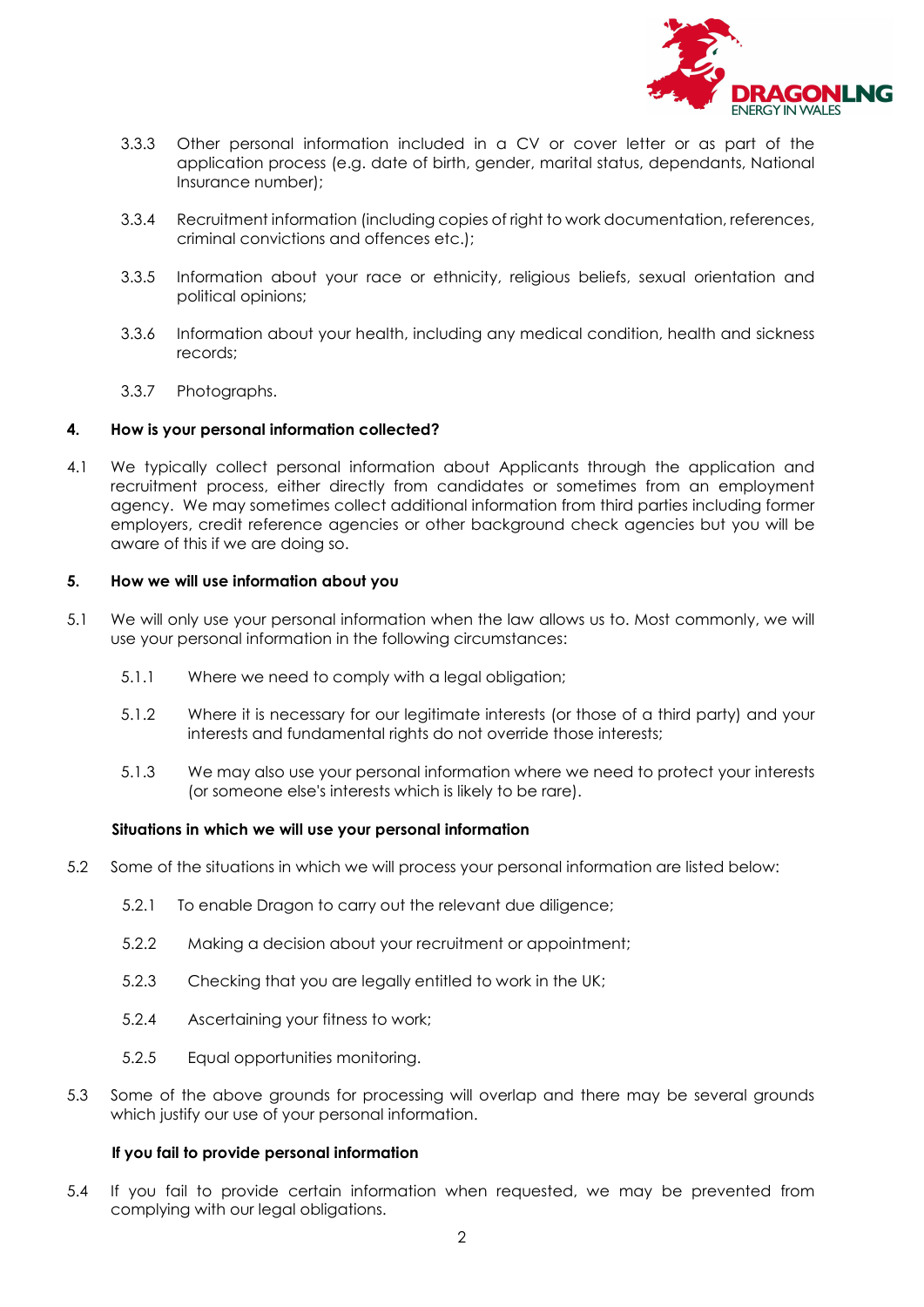

#### 6. Change of purpose

- 6.1 We will only use your personal information for the purposes for which we collected it, unless we reasonably consider that we need to use it for another reason and that reason is compatible with the original purpose. If we need to use your personal information for an unrelated purpose, we will notify you and we will explain the legal basis which allows us to do so.
- 6.2 Please note that we may process your personal information without your knowledge or consent, in compliance with the above rules, where this is required or permitted by law.

## 7. Data sharing

- 7.1 We may have to share your data with third parties, including third-party service providers and other entities in the group.
- 7.2 We require third parties to respect the security of your data and to treat it in accordance with the law.
- 7.3 We may transfer your personal information outside the EU. If we do, you can expect a similar degree of protection in respect of your personal information.

#### 8. Data security

- 8.1 We have measures in place to protect the security of your information. Details of these measures are available upon request.
- 8.2 Third parties will only process your personal information on our instructions and where they have agreed to treat the information confidentially and to keep it secure.
- 8.3 We have appropriate security measures in place to prevent your personal information from being accidentally lost, used or accessed in an unauthorised way, altered or disclosed. In addition, we limit access to your personal information to those employees, agents, contractors and other third parties who have a business need to know. They will only process your personal information on our instructions and they are subject to a duty of confidentiality.
- 8.4 We have put in place procedures to deal with any suspected data security breach and will notify you and any applicable regulator of a suspected breach where we are legally required to do so.

#### 9. Data retention

#### How long will you use my information for?

- 9.1 We will only retain your personal information for as long as necessary to fulfil the purposes we collected it for, including for the purposes of satisfying any legal or reporting requirements. Details of retention periods for different aspects of your personal information are available upon request. To determine the appropriate retention period for personal data, we consider the amount, nature, and sensitivity of the personal data, the potential risk of harm from unauthorised use or disclosure of your personal data, the purposes for which we process your personal data and whether we can achieve those purposes through other means, and the applicable legal requirements.
- 9.2 In some circumstances we may anonymise your personal information so that it can no longer be associated with you, in which case we may use such information without further notice to you. We shall assess when is necessary to securely destroy your personal information in accordance with our data retention policy OR applicable laws and regulations.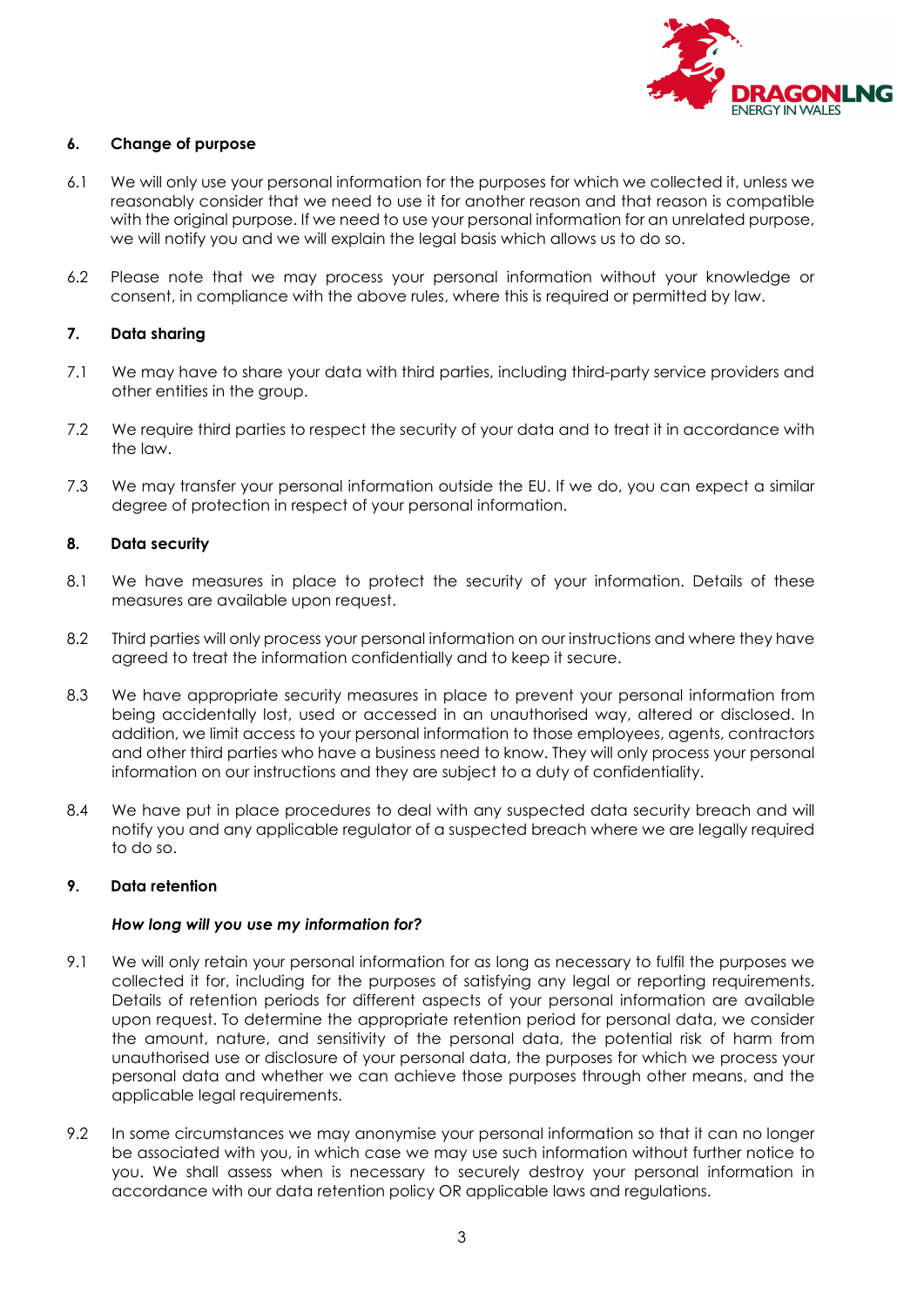

## 10. Rights of access, correction, erasure, and restriction

#### Your duty to inform us of changes

10.1 It is important that the personal information we hold about you is accurate and current. Please keep us informed if your personal information changes during your working relationship with us.

#### Your rights in connection with personal information

- 10.2 Under certain circumstances, by law you have the right to:
	- 10.2.1 **Request access** to your personal information (commonly known as a "data subject access request"). This enables you to receive a copy of the personal information we hold about you and to check that we are lawfully processing it.
	- 10.2.2 **Request correction** of the personal information that we hold about you. This enables you to have any incomplete or inaccurate information we hold about you corrected.
	- 10.2.3 Request erasure of your personal information. This enables you to ask us to delete or remove personal information where there is no good reason for us continuing to process it. You also have the right to ask us to delete or remove your personal information where you have exercised your right to object to processing (see below).
	- 10.2.4 **Object to processing** of your personal information where we are relying on a legitimate interest (or those of a third party) and there is something about your particular situation which makes you want to object to processing on this ground. You also have the right to object where we are processing your personal information for direct marketing purposes.
	- 10.2.5 **Request the restriction of processing** of your personal information. This enables you to ask us to suspend the processing of personal information about you, for example if you want us to establish its accuracy or the reason for processing it.
	- 10.2.6 Request the transfer of your personal information to another party.
- 10.3 If you want to review, verify, correct or request erasure of your personal information, object to the processing of your personal data, or request that we transfer a copy of your personal information to another party, please contact the HR Manager in writing (details provided below).

#### No fee usually required

10.4 You will not have to pay a fee to access your personal information (or to exercise any of the other rights). However, we may charge a reasonable fee if your request for access is clearly unfounded or excessive. Alternatively, we may refuse to comply with the request in such circumstances.

#### What we may need from you

10.5 We may need to request specific information from you to help us confirm your identity and ensure your right to access the information (or to exercise any of your other rights). This is another appropriate security measure to ensure that personal information is not disclosed to any person who has no right to receive it.